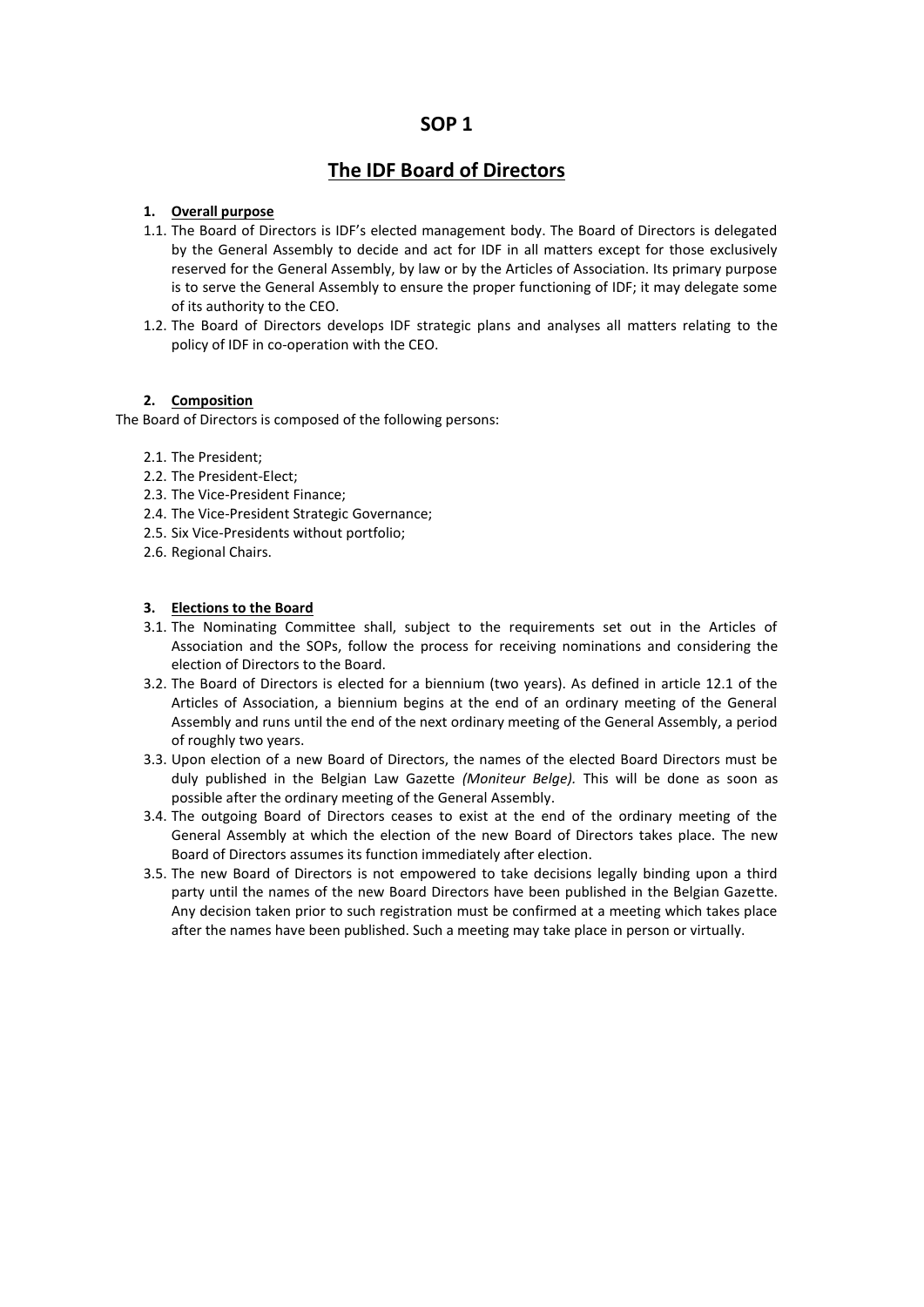# **Role and responsibilities of a Board Director**

## **1. Overall purpose**

To accept, as an individual legal responsibility and accountability for the overall governance and strategic direction of IDF in accordance with Belgian law, and the normal standards of care expected of a non executive Director.

## **2. Key responsibility**

The key responsibility of a Board Director is to further IDF's mission but also:

## **3. Legal responsibilities**

- 3.1. To ensure IDF complies with Belgian Law, its own governance processes, and any ethical norms and regulations in all countries where it operates;
- 3.2. To ensure IDF uses its resources exclusively to fulfil its purpose;

## **4. Strategic responsibilities**

- 4.1. To contribute actively by giving clear strategic direction to IDF;
- 4.2. To continuously monitor the long term development and viability of IDF in light of the political, economic and social environment in which it operates;
- 4.3. To safeguard the good name and values of IDF;
- **5. Financial responsibilities**
- 5.1. To ensure the financial stability;
- 5.2. To protect and manage the real and intellectual property of IDF and ensure the proper investment of IDF's funds;
- **5.3.** To approve the proposed annual budget and ensure the approval process is transparent and to present the proposed budget to the General Assembly for final approval;

## **6. Other responsibilities**

- 6.1. To appoint the Chief Executive Officer and monitor his or her performance through a regular performance review conducted by the President and the Remuneration Committee or other relevant Committee (minimum annually);
- 6.2. To give the Chief Executive Officer clear strategic direction and to monitor performance against agreed targets;
- 6.3. To ensure appropriate advice is taken from professional advisers when needed;
- 6.4. To sign and adhere to these SOPs and be held liable for his or her conduct according to these SOPs, to the President and other Board Directors;
- 6.5. To maintain the confidentiality of all sensitive/confidential information received in the course of a Director's responsibilities;
- 6.6. To be fully prepared for Board of Directors meetings by reading all supporting documents.

## **7. Eligibility criteria for directorship**

The eligibility criteria for directorship are:

- 7.1. To understand IDF, its purpose and its work;
- 7.2. To demonstrate an interest in furthering the purposes of IDF;
- 7.3. To have experience of specialist areas required in managing IDF such as knowledge of the notfor-profit sector, fundraising, communications, finance, applicable laws and human resources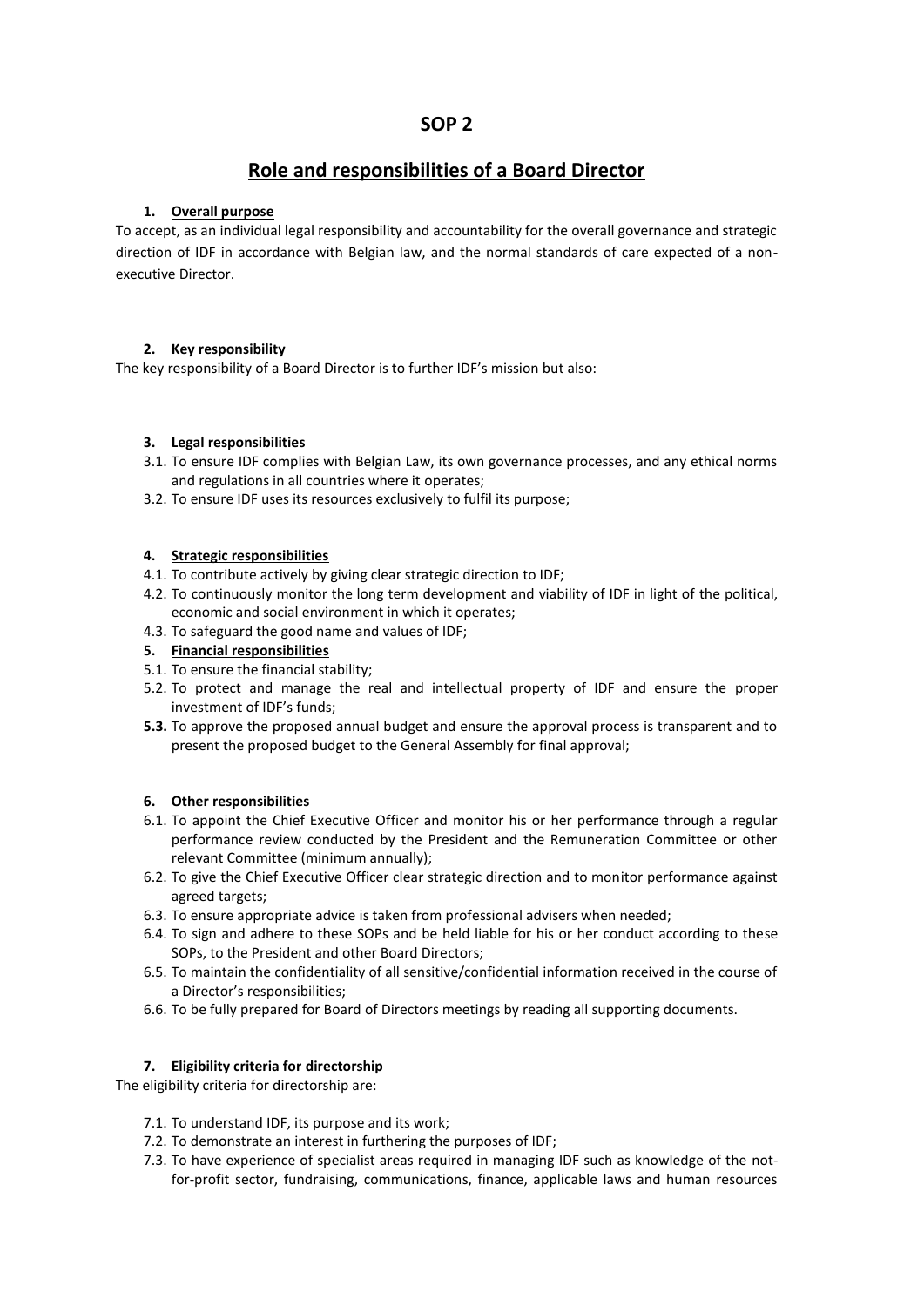management;

- 7.4. To understand and accept the importance of good governance and the legal duties, responsibilities and liabilities of Directorship;
- 7.5. To be able to probe facts, challenge assumptions and identify the advantages and the disadvantages of proposals;
- 7.6. To be able to work at a strategic level for an organisation of IDF's size and complexity including thinking creatively and criticising constructively;
- 7.7. To show good, independent judgment and a willingness to speak his or her mind;
- 7.8. To be able to work effectively as a member of a team;
- 7.9. To abide by the principles of : selflessness, integrity, objectivity, accountability, openness, honesty, leadership and cultural sensibility;
- 7.10. To be able and willing to devote necessary time and effort to Directorship as set out in these SOPs;
- 7.11. To demonstrate ethical and professional practice;
- 7.12. To show knowledge and understanding of equality and diversity and of issues affecting disadvantaged communities;
- 7.13. To have the ability to communicate in English;
- 7.14. A Board Director shall not be an employee of IDF or one of its Members, or an executive or non executive director or employee of one of IDF's major corporate partners.

#### **8. Conflict of Interest**

- **8.1.** A Board Director is required to declare and sign a Conflict of Interest Disclosure Statement at least annually.
- **8.2.** If a Board Director is an employee or a non-executive director of an IDF corporate partner, he or she shall declare this on the Conflict of Interest Disclosure Statement.
- **8.3.** The Board may decide to ask the Board Director to withdraw entirely or partially where appropriate.

#### **9. Accountability**

- 9.1. A Board Director is accountable to the General Assembly and other Board members.
- 9.2. Board Directors are accountable in accordance with the requirements of non-executive Directorship in Belgian Law, as provided to each Director at his/her induction.

#### **10. Meetings**

- 10.1. A schedule of Board meetings will be prepared annually. The frequency of meetings will be determined by the Board, but will be no less than two (2) per annum.
- 10.2. In addition, a Board Director is expected to attend all meetings of the Board and the Committees of which he/she is a member and other events and meetings, in particular the General Assembly and induction sessions.
- 10.3. Board of Directors' meetings are conducted in English.

#### **11. Support for Board Directors**

- 11.1. IDF will provide each Board Director with induction and additional training, as required, to support him/her to perform his/her role.
- 11.2. IDF will pay reasonable travel, overnight and subsistence expenses where appropriate, in line with the expenses policy.

#### **12. Absence - Out of Office**

It is recommended that the President and the President-Elect are not absent at the same time. When any Board Director is absent, he/she should set up an out of office message which indicates that the Chief Executive Officer (CEO) should be contacted.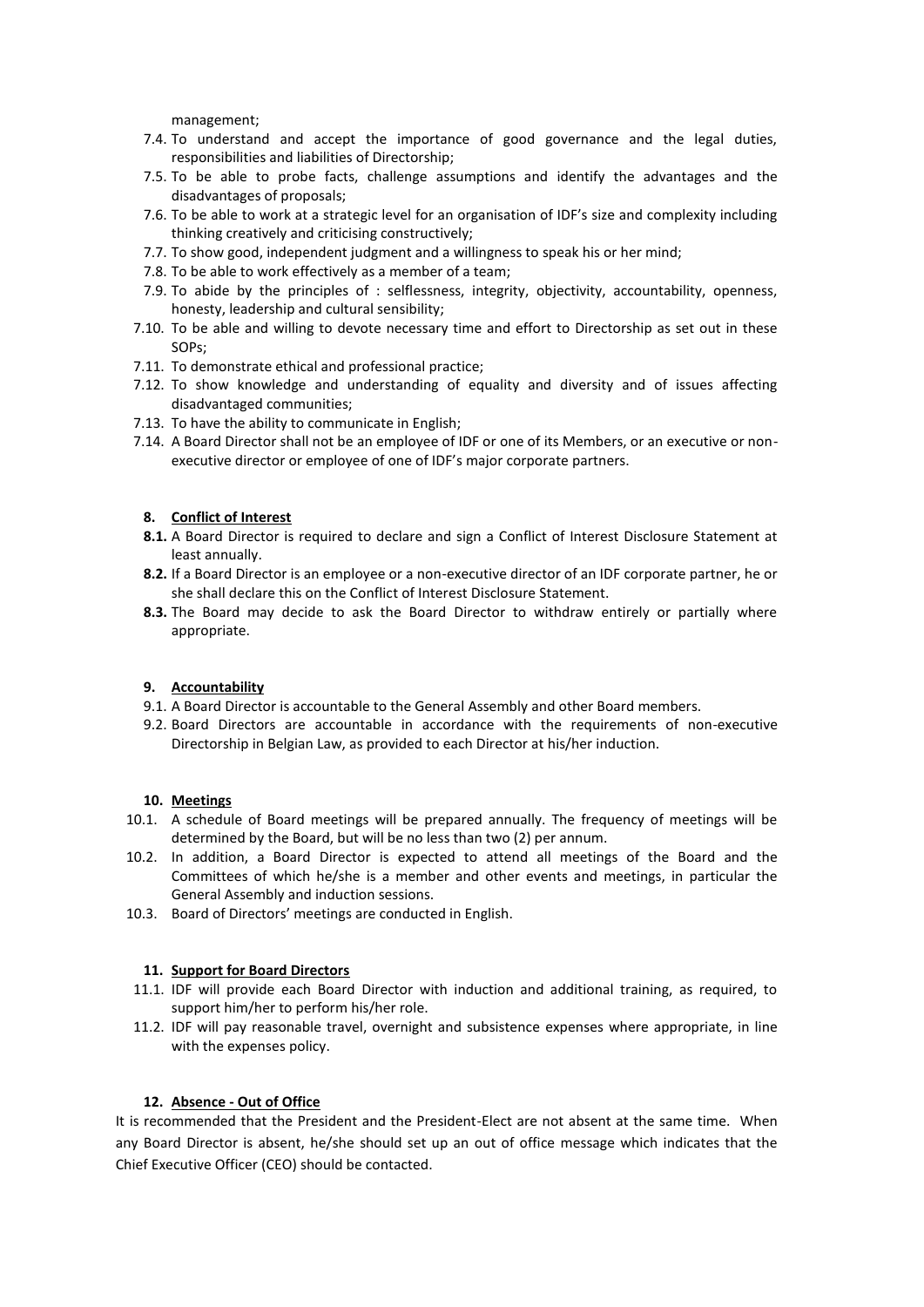# **SOP 3**

# **Role and Responsibilities of the President**

## **1. Overall purpose**

The overall purpose of the President is to lead IDF and to provide guidance to IDF in concert with and supported by the Board of Directors. The President articulates the positions and policies of IDF and is empowered to represent IDF in accordance with the Article 44 ("Representation"). The President must seek advice from and report to the Board of Directors regularly, and ensure that it fulfils its responsibilities for the governance of IDF.

The President is accountable to the Board of Directors and the General Assembly for his/her stewardship of IDF.

## **2. Key responsibilities**

The key responsibilities of the President are:

- 2.1. To represent IDF at functions and meetings and act as a spokesperson as appropriate;
- 2.2. To chair the Board of Directors and other meetings effectively by using carefully structured agendas and briefing papers and encouraging all Board Directors and other participants to participate;
- 2.3. To ensure that risk factors inherent to IDF's activities are analysed, a proactive risk management strategy adopted and that proper plans are put in place to prevent or mitigate them;
- 2.4. To monitor the implementation of the Board of Directors' decisions closely with the CEO;
- 2.5. To carry out any task delegated to him/her by the General Assembly and the Board of Directors and report on an annual basis to the Members;
- 2.6. Together with the Board of Directors, to identify new skills and experience required by the Board;
- 2.7. Together with the President-Elect, to ensure comprehensive induction and training programmes for incoming Board Directors are in place;
- 2.8. To ensure the CEO delivers regular management reports to the Board of Directors at each Board meeting;
- 2.9. To ensure a performance evaluation process is established and maintained for Board Directors;
- 2.10. To ensure Board Directors review their own contribution annually. To undertake periodic individual appraisals with Board Directors;
- 2.11. To ensure the CEO has clear performance indicators to which he/she is held accountable through performance evaluation;
- 2.12. To ensure the CEO sets clear performance indicators for the Senior Leadership Team to which they are held accountable through performance evaluation;
- 2.13. To be consulted prior to the recruitment of the Senior Leadership Team;
- 2.14. To Chair the Remuneration Committee; or other relevant Committee reviewing staff benefits;
- 2.15. To participate in Standing Committees as an ex-officio member;
- 2.16. To officiate at all formal proceedings of Congresses or other major events organised during his/her term, including the Congress which commences at the end of her/his term of office;
- 2.17. To introduce the incoming President at the opening ceremony and officially handover at the Presidential Address.

#### **3. Skills and qualifications**

In addition to meeting the eligibility criteria required of all Board Directors, the President should possess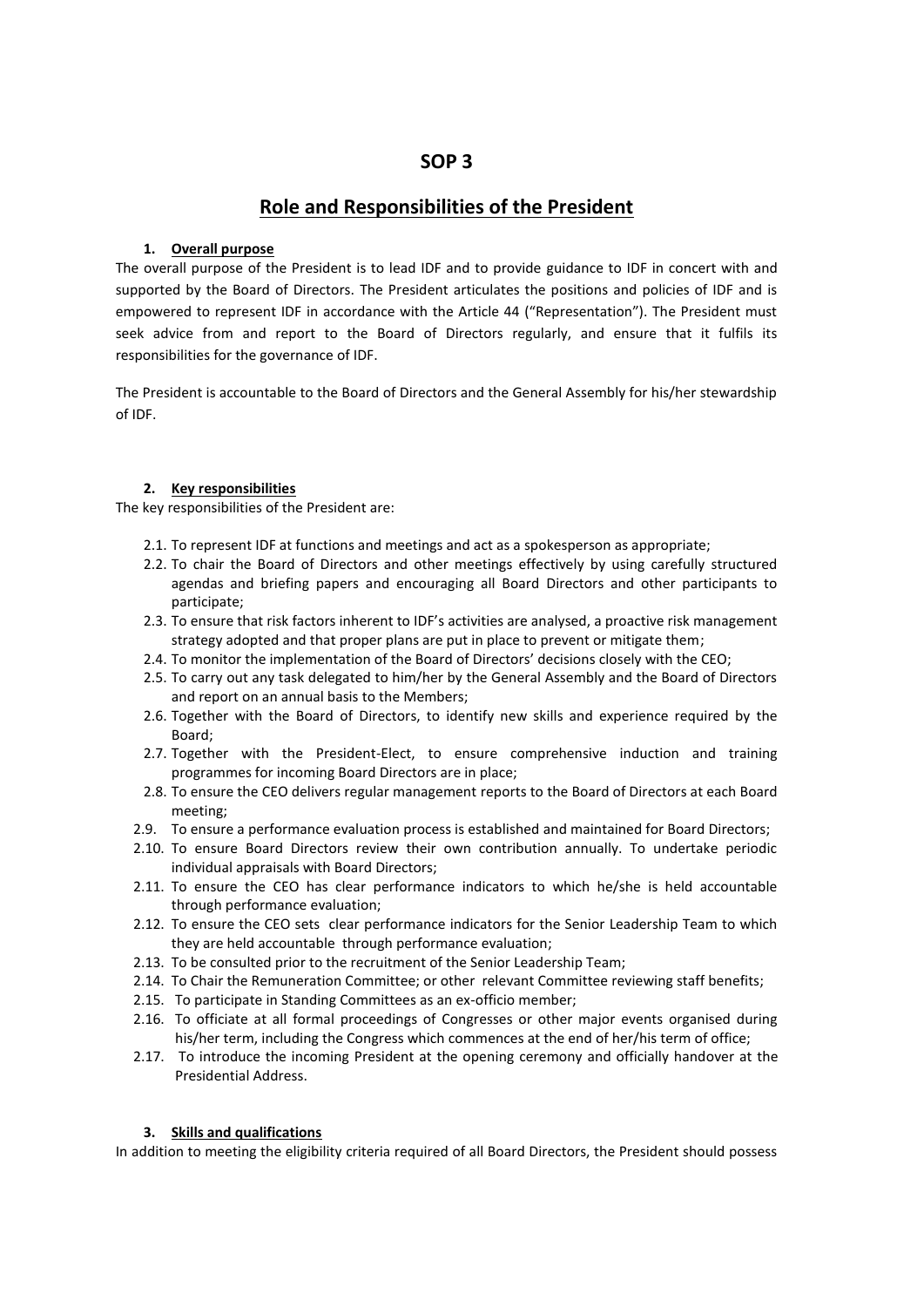the following skills/attributes:

- 3.1. Leadership;
- 3.2. High level influencing skills including media skills;
- 3.3. Experience of not-for-profit organisations;
- 3.4. Strong networker with a high profile to develop and maintain relationships to benefit IDF;
- 3.5. Tact and diplomacy;
- 3.6. Good interpersonal skills;
- 3.7. Impartiality, fairness and the ability to respect confidences.

#### **4. Accountability**

The President is accountable to the General Assembly and other Board members.

# **SOP 4**

# **Role and Responsibilities of the President-Elect**

## **1. Overall purpose**

The overall purpose of the President-Elect is to deputise for the President, assisting his/her leadership of the Board of Directors, ensuring that it fulfils its responsibilities for the governance of IDF.

#### **2. Key Responsibilities**

The key responsibilities of the President-Elect are:

- 2.1. To support the President to carry out his/her role of the President (as set out in SOP 3);
- 2.2. To draft with the CEO the strategic planning documents for consideration by the Board of Directors, ratification by the General Assembly and implementation during his/her presidency;
- 2.3. To serve on the Nominating Committee;
- 2.4. To serve on the Remuneration Committee or other relevant Committee reviewing staff benefits;
- 2.5. To carry out any other task delegated to him/her by the President and the Board of Directors.

#### **3. Skills and qualifications**

In addition to the eligibility criteria needed by all Board Directors, the President-Elect should possess the same skills/attributes as the President (SOP 3).

#### **4. Accountability**

The President-Elect is accountable to the General Assembly of IDF, the President and other Board members.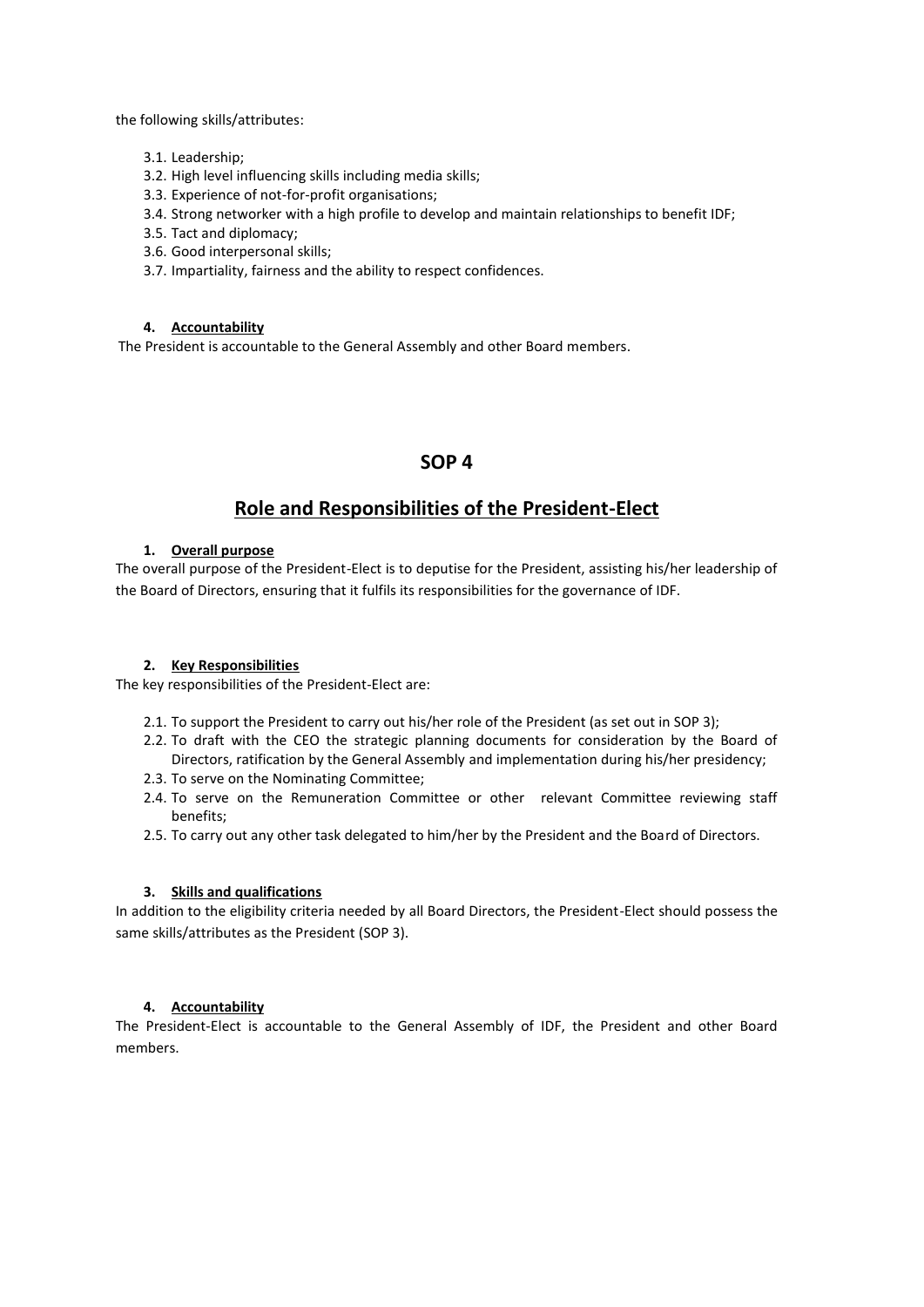# **Role and Responsibilities of the Vice-President Finance**

The General Assembly shall elect, pursuant to Article 15.6 of the Articles of Association a person with specific responsibilities for Finance as a member of the Board of Directors.

## **1. Overall purpose**

The overall purpose of the Vice-President Finance is to monitor the financial matters of IDF and report to the Board of Directors at regular intervals about the financial health and viability of IDF in line with good practices and in accordance with the Articles of Association, SOPs and legal requirements.

## **2. Key responsibilities of the Vice-President Finance**

In addition to his/her other responsibilities as a Board Director, specific additional responsibilities are:

- 2.1. To oversee, approve and present budgets, accounts and financial statements;
- 2.2. To ensure that the accounts are audited and any recommendations of the auditors are reviewed and addressed appropriately;
- 2.3. To ensure that the financial resources of IDF meet its present and future needs;
- 2.4. To ensure that IDF has an appropriate reserves policy and to avoid conflict between investment held and the aims and objectives of IDF;
- 2.5. To ensure that IDF has an appropriate investment policy;
- 2.6. To chair the Finance Committee in line with these SOPs and terms of reference, and report back to the Board of Directors;
- 2.7. To serve on the Audit and Risk Management Committee;
- 2.8. To serve on the Remuneration Committee or other relevant Committee reviewing staff benefits;
- 2.9. To ensure that appropriate accounting procedures and controls are in place;
- 2.10. To liaise with the CEO and the Executive Director Finance and Administration on financial matters;
- 2.11. To advise on financial implications of IDF's strategic plans;
- 2.12.To keep the Board of Directors informed about its financial duties and responsibilities;
- 2.13. To make a formal presentation of the annual financial statements to the General Assembly, drawing attention to important points in a coherent and easily understandable way.

## **3. Skills and qualifications**

In addition to the eligibility criteria required of all Board Directors, the Vice-President Finance should possess the following skills/attributes:

- 3.1. A university degree in accountancy together with the qualifications required by his/her home country to be officially recognised, and admitted as a member of the accounting profession;
- 3.2. Significant demonstrable experience of the financial management of a complex organisation at a senior level;
- 3.3. Experience of financial management of not-for-profit organisation.

### **4. Accountability**

The Vice-President Finance is accountable as a Board Director as specified in point 9 of SOP 2.